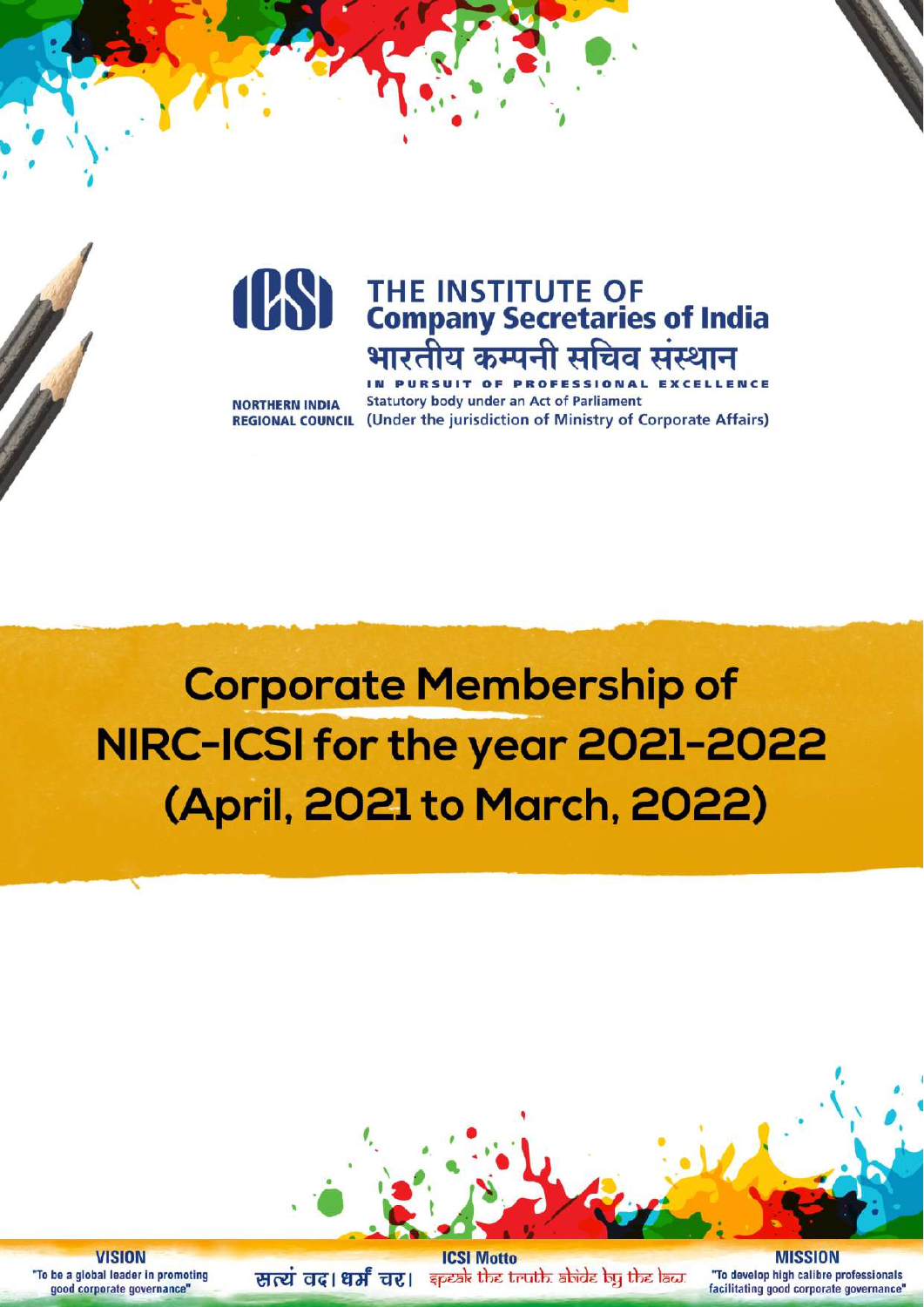

**Corporate Membership of NIRC-ICSI for the year 2021-2022 (April, 2021 to March, 2022)**

The Corporate Membership Scheme of NIRC of ICSI is open for the Financial Year 2021- 22 (April, 2021 to March, 2022).

# **Corporate Membership Scheme of NIRC-ICSI Option-I (Delhi)**

- To attend free of charge all the programs organized for the Corporate Members by NIRC at Delhi during the financial year 2021-22 (April, 2021 to March, 2022). Minimum one full day Seminar shall be organized by NIRC at Delhi, every month, for the Corporate Members.
- To attend other programs (including state conferences, residential programs) organized by NIRC during the financial year 2021-22 (April, 2021 to March, 2022) at concessional fees or free of charge, as decided from time to time.
- To attend New Year Celebration or members get together followed by Dinner.
- At least 24 hours, advance confirmation for attending the program is required as per announcement of the program.
- The Companies, organizations, who are the Corporate member may depute only its employee for attending the programs, with the authorization on its letter head, certifying that the nominated person is the employee of Company/organization.
- The individual members/PCS, who is a Corporate member may depute only his/her partner or employee from his/her Firm with the authorization on letter head, certifying that the nominated person is his/her partner or employee.
- Credit hours will be given to only those members who joins the program within one hour from the scheduled start time.
- PDP hours will be given to only those students who pay the participation fee.

Corporate Membership of NIRC-ICSI for the year 2021-2022 **(April, 2021 to March, 2022) 02**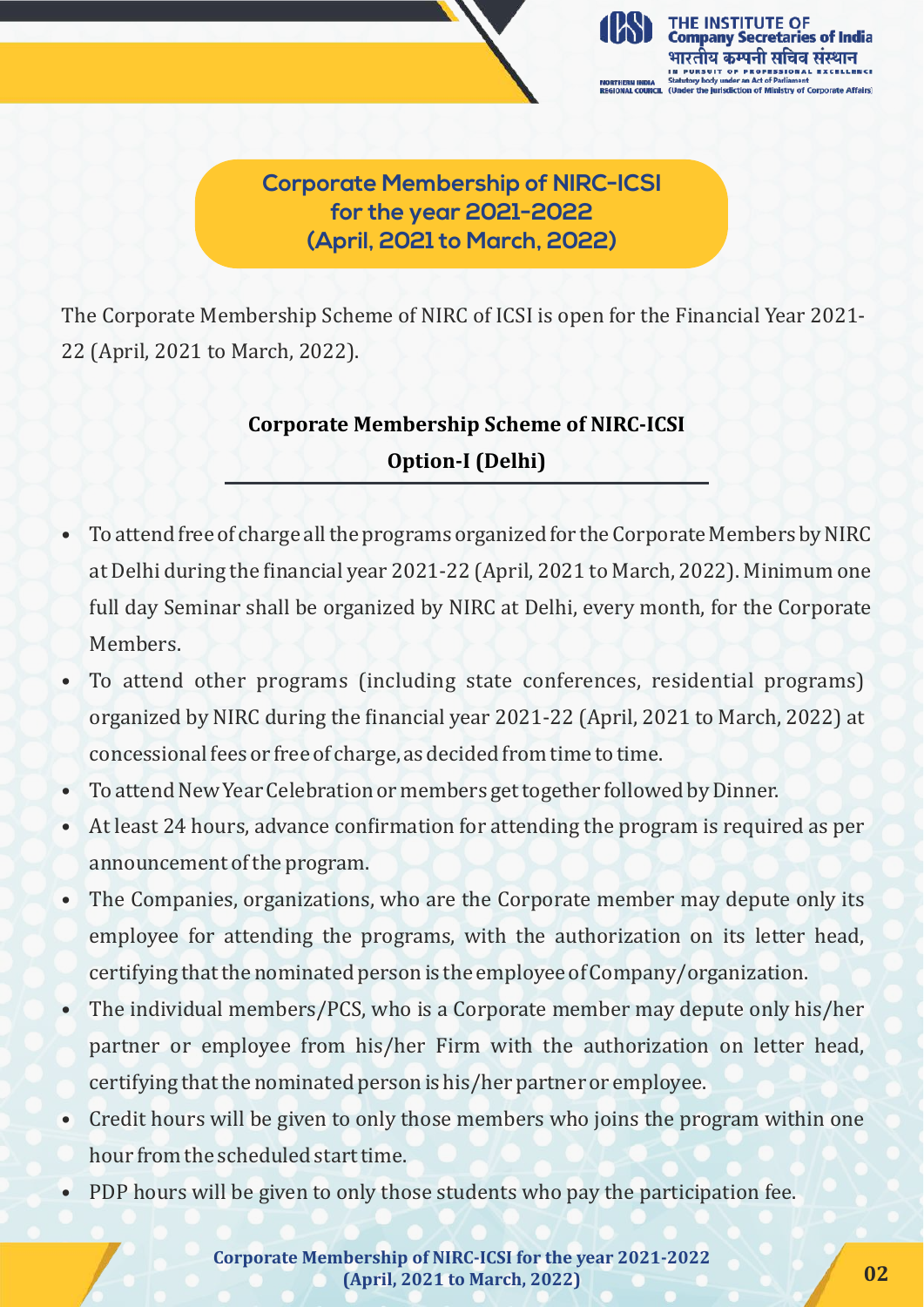

#### **Corporate Membership Scheme of NIRC-ICSI Option-II** (Delhi & Chapters)

- To attend free of charge all the programs organized for the Corporate Members by NIRC at Delhi during the financial year 2021-22 (April, 2021 to March, 2022). Minimum one full day Seminar shall be organized by NIRC at Delhi, every month, for the Corporate Members.
- To attend other programs (including state conferences, residential programs) organized by NIRC during the financial year 2021-22 (April, 2021 to March, 2022) at concessional fees or free of charge, as decided from time to time.
- To attend free of charge the Programs organized by participating Chapters at any location throughout the Northern Region as approved by NIRC during the financial year 2021-22 (April, 2021 to March, 2022).
- To attend New Year Celebration or member get together along with Dinner.
- At least 24 hours, advance confirmation for attending the program is required as per announcement of the program.
- The Companies, organizations, who are the Corporate member may depute only its employee for attending the programs, with the authorization on its letter head, certifying that the nominated person is the employee of Company/organization for all the programs to be held in Delhi (Not applicable for programs organised by the participating chapters).
- The individual member/PCS may depute only his partner, employee from his/her Firm with the authorization on letter head, certifying that the nominated person is from his/her Firm for all the programs to be held in Delhi (Not applicable for programs organised by the participating chapters).
- Credit hours will be given to only those members who joins the program within one hour from the scheduled start time.
- PDP hours will be given to only those students who pay the participation fee.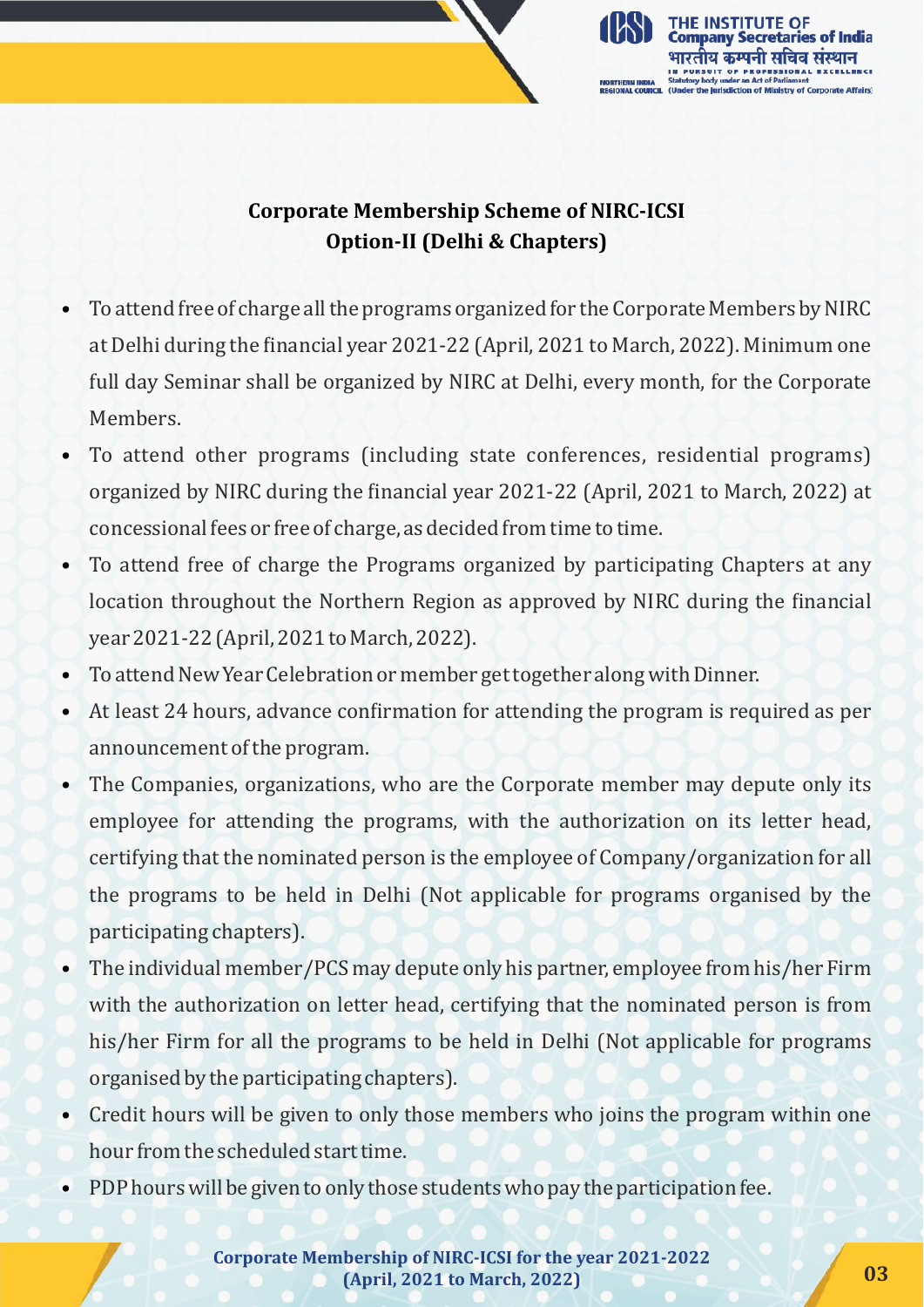

#### The fee structure for the Corporate Membership for **Financial Year 2021-2022 (April, 2021 to March, 2022)**

| <b>Optional (Delhi)</b>           |               | <b>Option-II (Delhi &amp; Chapters)</b> |               |
|-----------------------------------|---------------|-----------------------------------------|---------------|
| <b>Particulars</b>                | <b>Amount</b> | <b>Particulars</b>                      | <b>Amount</b> |
| For Members                       | Rs. 11,000    | For Members                             | Rs. 14,000    |
| For PCS                           | Rs. 10,400    | For PCS                                 | Rs. 13,400    |
| For Non Members                   | Rs. 12,100    | <b>For Non Members</b>                  | Rs. 15,100    |
| <b>For Senior Citizen Members</b> | Rs. 9,300     | <b>For Senior Citizen Members</b>       | Rs. 12,300    |

Note: 5% discount for sponsoring company/firm/organization for one-time full payment for 3 or more corporate members from the same company/firm/organization.

To avail early bird discount of Rs.500/-, please register yourself till 15 April, 2021

### **(The above all amounts are inclusive of GST) (GSTIN 07AAATT1103F1Z2) (PAN NO. AAATT1103F)**

We request you to kindly enroll for Corporate Membership for the year 2021-2022 (April, 2021 to March, 2022) on any of given options.

The payment for Corporate Membership can be made through following modes:

| <b>Option</b> | Mode                 | <b>Remarks</b>                                                                                                                                |
|---------------|----------------------|-----------------------------------------------------------------------------------------------------------------------------------------------|
| 1.            | By Cash              | At NIRC Building, 4 Prasad Nagar Institutional Area, New Delhi on all<br>working days from 10 AM to 4 PM.                                     |
| 2.            | <b>NEFT Transfer</b> | To NIRC- ICSI Saving Bank Account No. SB-90062010039267 Canara<br>Bank, East Patel Nagar, New Delhi - 110008, RTGS/NEFT IFSC -<br>CNRB0019006 |
| 3.            | Payment Gateway      | The fee may also be paid through the following link :<br>https://apps.icsi.edu/icsicmportal/                                                  |
| 4.            | By DD                | In favour of "NIRC of the ICSI" and sent to Regional Director, NIRC of<br>ICSI, 4, Prasad Nagar Institutional Area, New Delhi-110005.         |
| 5.            | By Cheque            | In favour of "NIRC of the ICSI" and sent to Regional Director, NIRC of<br>ICSI, 4, Prasad Nagar Institutional Area, New Delhi-110005.         |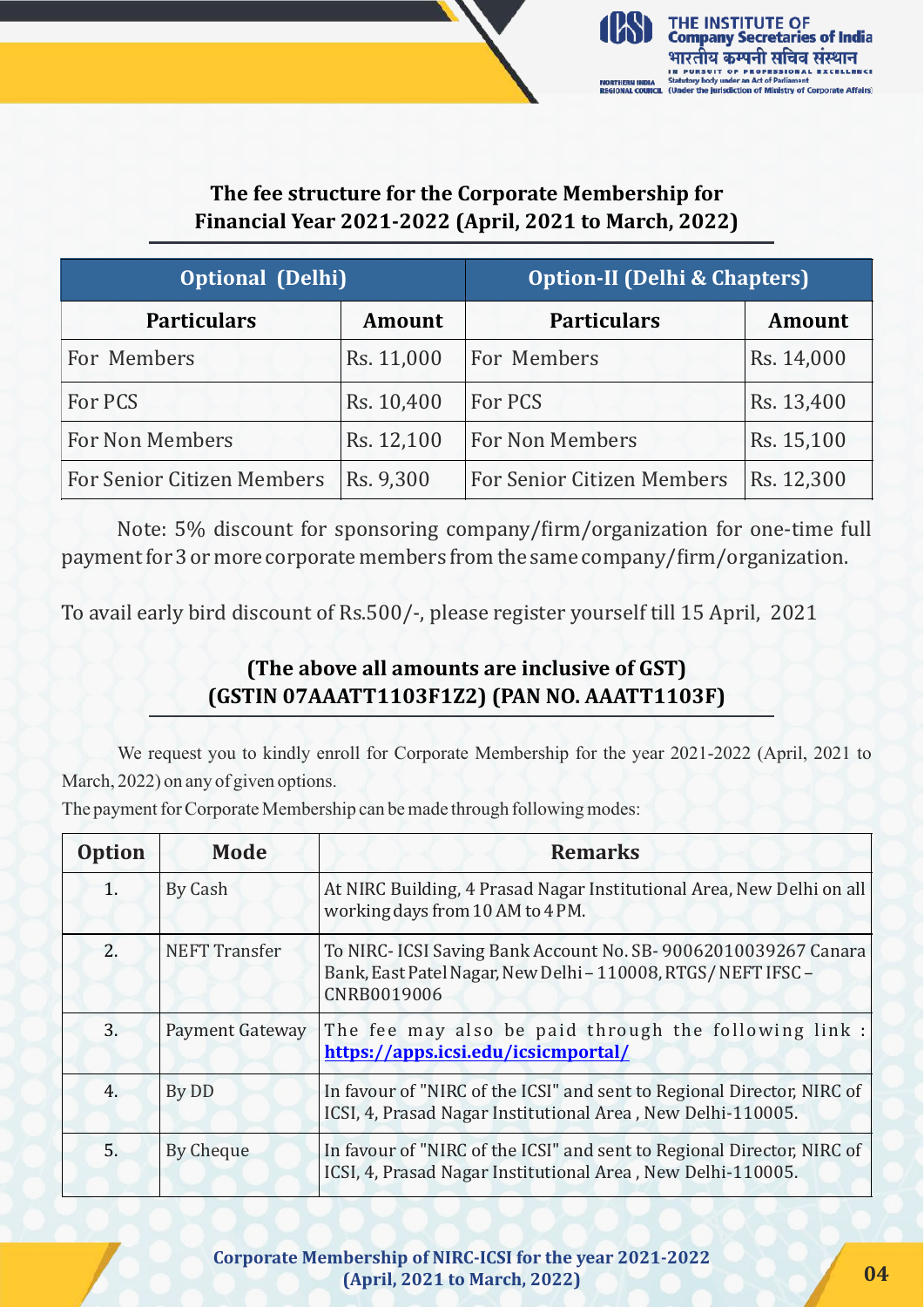

**Note:** After successful payment for Corporate Membership Scheme, members are requested to send duly illed enrollment form as per annexure-I through email to rahul@icsi.edu.

For any assistance and help please write to [Rahul@icsi.edu](mailto:Rahul@icsi.edu) or call on 011-49343003.

With best wishes, Yours sincerely,

**CS Vimal Gupta** Chairman, NIRC-ICSI Mobile: 9314324282

**CS Susshil Daga** Vice-Chairman, NIRC-ICSI Mobile: 9829689999 **CS Devender Suhag** Secretary, NIRC-ICSI & Chairman, PDPC, Mobile: 8130586611

**CS Himanshu Harbola** Treasurer, NIRC-ICSI Mobile: 9818993836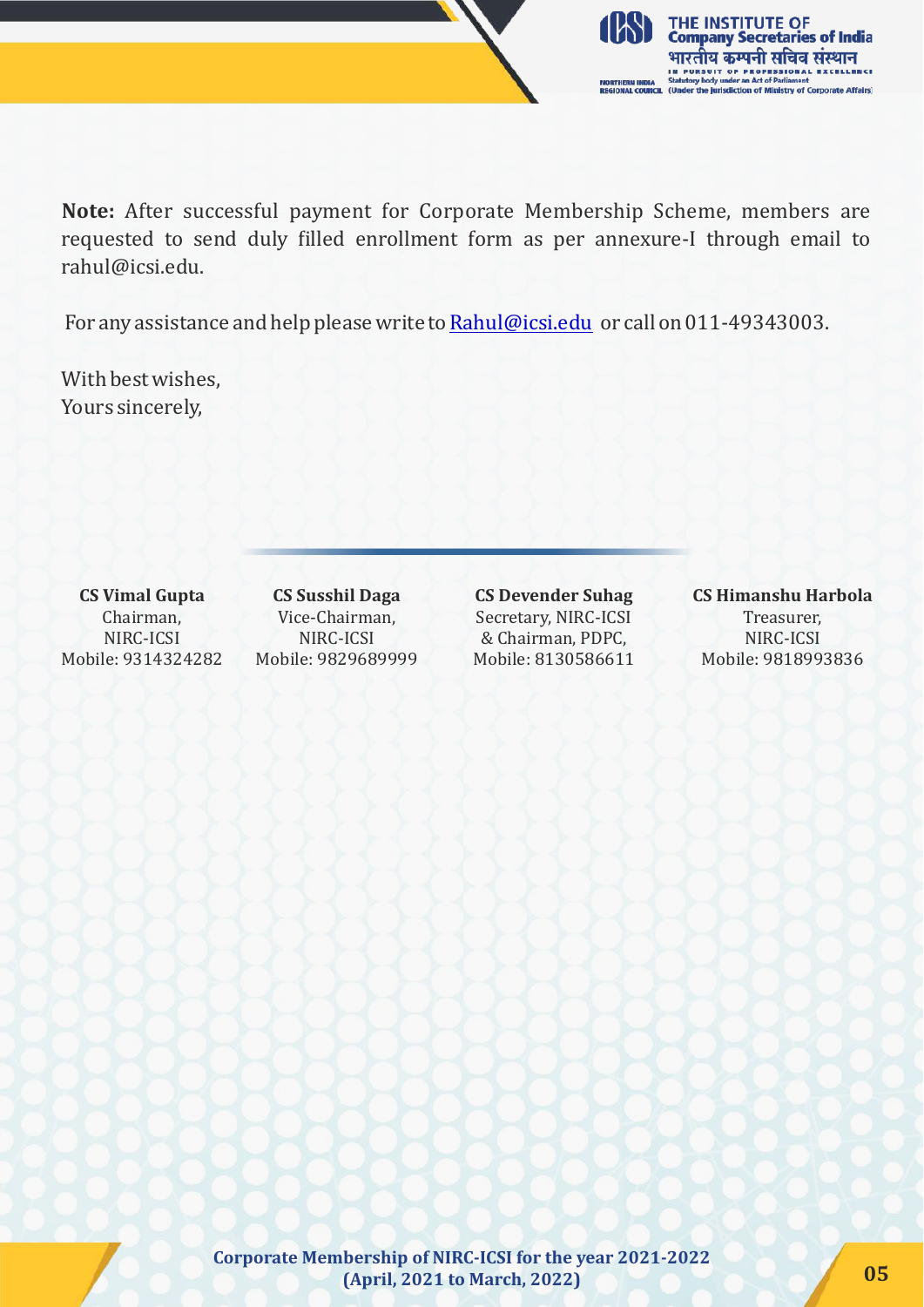

**Annexure-I**

# **Corporate Membership Scheme of NIRC-ICSI For the year 2021-2022 (April, 2021 to March, 2022)**

### **Application Form**

| S. N. | <b>Particulars</b>                                                      | Details to be filled by the<br><b>Applicant</b> |
|-------|-------------------------------------------------------------------------|-------------------------------------------------|
| 1.    | Name of Member                                                          |                                                 |
| 2.    | Membership No.                                                          |                                                 |
| 3.    | Mobile Number of the Member                                             |                                                 |
| 4.    | E-mail id of the Member                                                 |                                                 |
| 5.    | Complete Correspondence Address of the<br>Member                        |                                                 |
| 6.    | Name for Raising of the Bill/Invoice                                    |                                                 |
| 7.    | GST No. (In whose Name Receipt has to be<br>issued)                     |                                                 |
| 8.    | <b>State for Raising Bill/Invoice</b>                                   |                                                 |
| 9.    | Scheme Opted [Option-I (Delhi) or Option-II<br>(Delhi & Chapters)]      |                                                 |
| 10.   | Invoice Amount (Rs.)                                                    |                                                 |
| 11.   | Mode of Payment (Please tick) : By<br>Cash: By NEFT/RTGS By DD / Cheque |                                                 |
| 12.   | Date of Payment                                                         |                                                 |
| 13.   | <b>Details of Payment</b>                                               |                                                 |
| 14.   | Name of Sponsoring (Billing)<br>Organization (if any)                   |                                                 |